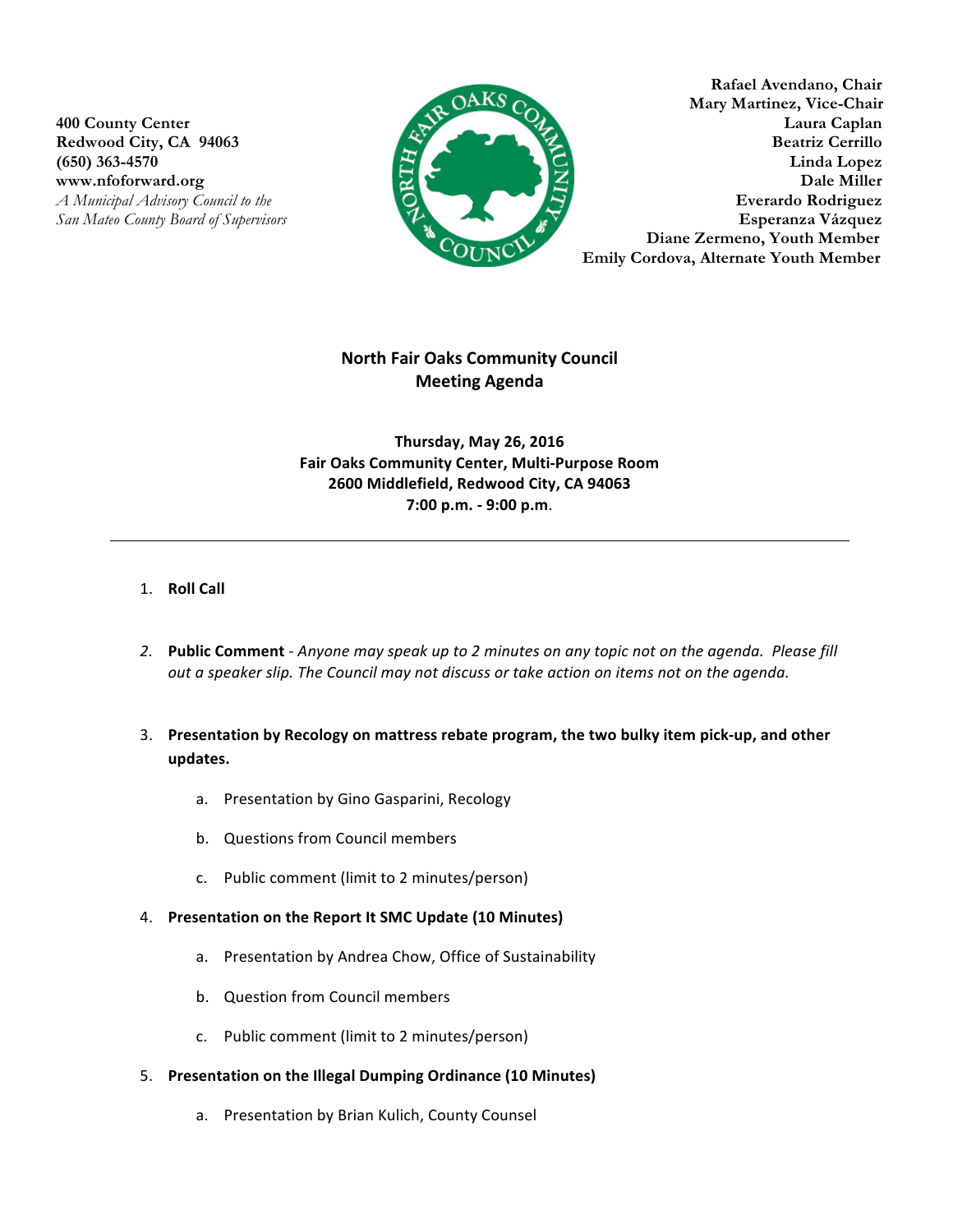- b. Question from Council members
- c. Public comment (limit to 2 minutes/person)
- 6. Recommendation Nonconforming Use Permit to allow the construction of a 2023 sq. ft. singlefamily dwelling with an attached two-car garage at 341 Berkshire Ave Redwood City. (10 **minutes)**
	- a. Presentation by Tiare Pena, Planning and Building
	- b. Questions from Council members
	- c. Public comment (limit to 2 minutes/person)
	- d. Action Item
- 7. Presentation on the comprehensive update of the San Mateo County Subdivision Regulations **(10 Minutes)**
	- a. Presentation by Joe LaClair, Planning and Building
	- b. Question from Council members
	- c. Public comment (limit to 2 minutes/person)

### 8. Presentation on the Caltrain Modernization Program (10 Minutes)

- a. Presentation by Casey Fromson, Caltrains
- b. Question from Council members
- c. Public comment (limit to 2 minutes/person)

### **Reports to Council (30 Minutes)**

- 9. Supervisor's Report
- 10. Deputy County Manager's Report
- 11. Council Member Reports
- 12. Adjournment

### **Next Study Session Meeting:**

June 23, 2016 at 6:00 p.m. Fair Oaks Community Center, Classroom 1 2600 Middlefield, Redwood City, CA